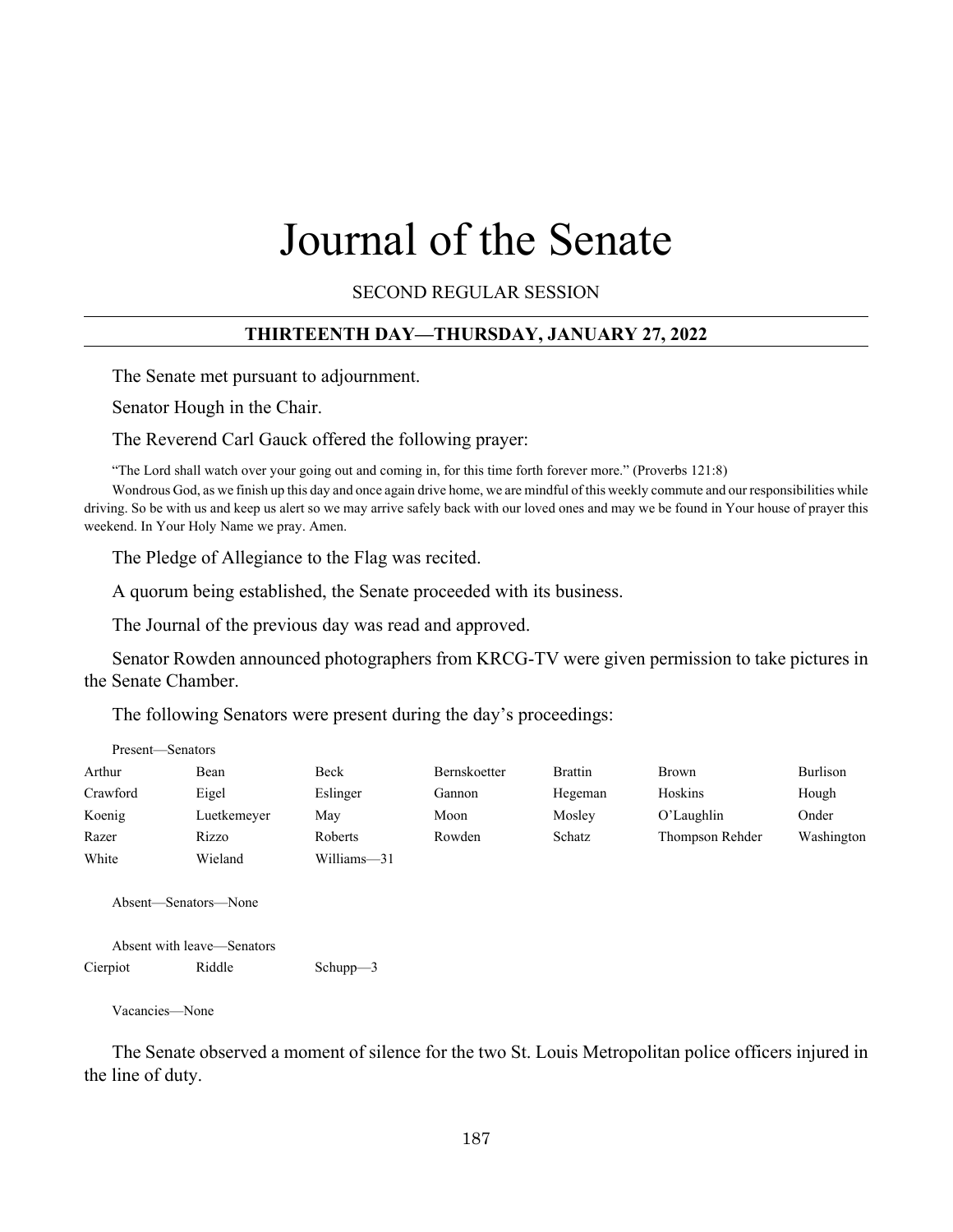## **INTRODUCTION OF BILLS**

The following Bills were read the 1st time and ordered printed:

**SB 1096**––By Crawford.

An Act to repeal sections 361.020, 361.098, 361.160, 361.260, 361.262, 361.715, 364.030, 364.105, 365.030, 367.140, 407.640, and 408.500, RSMo, and to enact in lieu thereof thirteen new sections relating to the regulation of certain financial institutions, with existing penalty provisions.

**SB 1097**––By Burlison.

An Act to repeal section 376.1800, RSMo, and to enact in lieu thereof one new section relating to retainer agreements for the provision of health care services.

**SB 1098**––By Burlison.

An Act to repeal section 168.110, RSMo, and to enact in lieu thereof one new section relating to school teacher pay schedules.

**SB 1099**––By Burlison.

An Act to amend chapter 191, RSMo, by adding thereto one new section relating to payment for anatomic pathology services.

**SB 1100**––By Burlison.

An Act to repeal sections 191.743, 196.866, and 196.868, RSMo, relating to the repeal of certain duties of the department of health and senior services.

**SB 1101**––By Burlison.

An Act to repeal sections 226.510, 226.520, 226.525, 226.527, 226.531, 226.540, 226.550, and 226.580, RSMo, and to enact in lieu thereof seven new sections relating to outdoor advertising.

**SB 1102**––By Brattin.

An Act to repeal section 144.064, RSMo, and to enact in lieu thereof one new section relating to a sales tax exemption for the sale of firearms and ammunition.

## **SB 1103**––By Brattin.

An Act to amend chapter 188, RSMo, by adding thereto one new section relating to prohibiting public financial benefits to abortion facilities and their affiliates or associates.

**SB 1104**––By Brattin.

An Act to repeal sections 563.016 and 563.031, RSMo, and to enact in lieu thereof two new sections relating to the use of self-defense.

**SB 1105**––By Williams.

An Act to repeal sections 105.240, 542.271, 542.276, 542.291, 542.296, and 544.200, RSMo, and to enact in lieu thereof six new sections relating to warrants executed by law enforcement officers.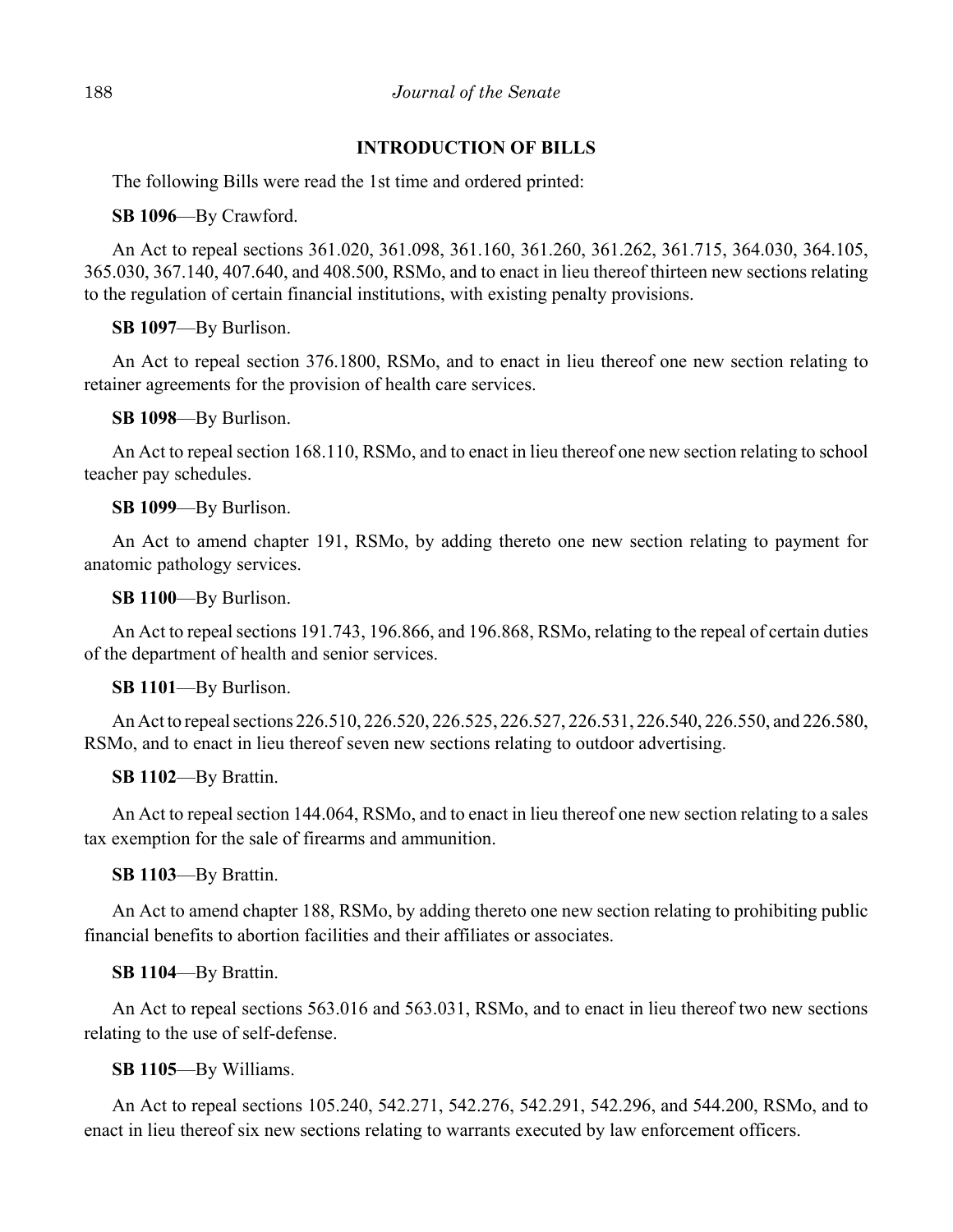**SB 1106**––By Thompson Rehder.

An Act to amend chapter 67, RSMo, by adding thereto one new section relating to funding for housing programs, with penalty provisions and an effective date.

**SB 1107**––By Bean.

An Act to repeal sections 168.500 and 168.515, RSMo, and to enact in lieu thereof two new sections relating to teacher career plans.

**SB 1108**––By Koenig.

An Act to repeal section 139.031, RSMo, and to enact in lieu thereof two new sections relating to property taxes.

## **MESSAGES FROM THE GOVERNOR**

The following messages were received from the Governor, reading of which was waived:

## **GOVERNOR** STATE OF MISSOURI January 27, 2022

To the Senate of the 101st General Assembly of the State of Missouri:

I have the honor to transmit to you herewith for your advice and consent the following appointment:

Joseph C. Blanner, Republican, 181 Highway FF, Eureka, Jefferson County, Missouri 63025, as a member of the Regional Convention and Sports Complex Authority, for a term ending May 31, 2022, and until his successor is duly appointed and qualified; vice, Kevin B. Cantwell, term expired.

Respectfully submitted, Michael L. Parson Governor

Also,

## **GOVERNOR** STATE OF MISSOURI January 27, 2022

To the Senate of the 101st General Assembly of the State of Missouri:

I have the honor to transmit to you herewith for your advice and consent the following appointment:

Rabbi Yosef Landa, 921 Gay Avenue, Saint Louis, Saint Louis County, Missouri 63130, as a member of the Holocaust Education and Awareness Commission, for a term ending at the pleasure of the Governor.

Respectfully submitted, Michael L. Parson Governor

Also,

## **GOVERNOR**

#### STATE OF MISSOURI January 27, 2022

To the Senate of the 101st General Assembly of the State of Missouri:

I have the honor to transmit to you herewith for your advice and consent the following appointment: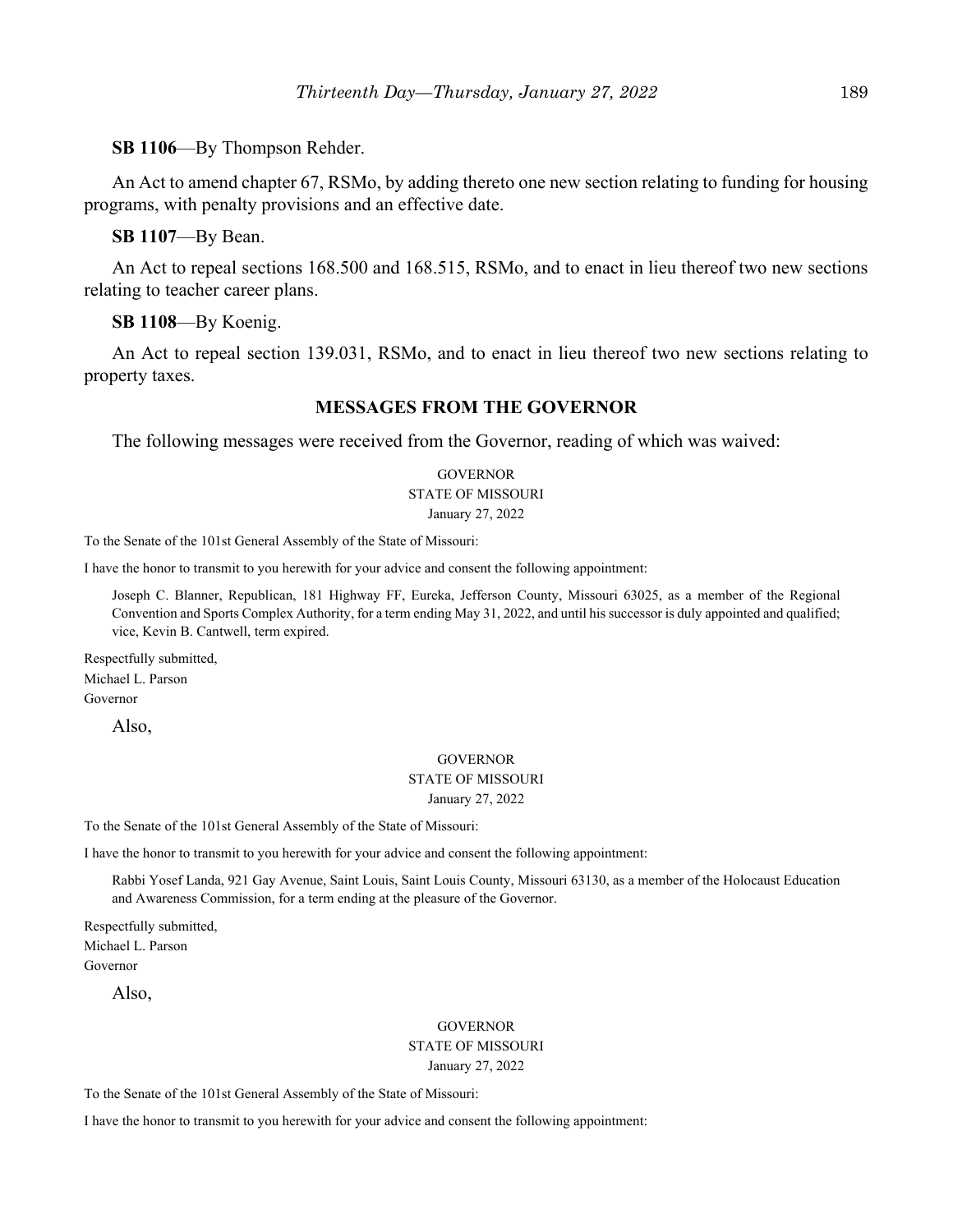## 190 *Journal of the Senate*

Chrissy Nardini, Independent, 11 Sherwyn Lane, Creve Coeur, Saint Louis County, Missouri 63141, as a member of the Regional Convention and Sports Complex Authority, for a term ending May 31, 2024, and until her successor is duly appointed and qualified; vice, Joseph Hunt, term expired.

Respectfully submitted, Michael L. Parson

Governor

Also,

#### GOVERNOR

# STATE OF MISSOURI

## January 27, 2022

To the Senate of the 101st General Assembly of the State of Missouri:

I have the honor to transmit to you herewith for your advice and consent the following appointment:

Kevin Rosenbohm, Republican, 18358 395th Street, Graham, Nodaway County, Missouri 64455, as a member of the Air Conservation Commission, for a term ending October 14, 2025, and until his successor is duly appointed and qualified; vice, Kevin Rosenbohm, reappointed.

Respectfully submitted, Michael L. Parson Governor

Also,

## GOVERNOR

## STATE OF MISSOURI

January 27, 2022

To the Senate of the 101st General Assembly of the State of Missouri:

I have the honor to transmit to you herewith for your advice and consent the following appointment:

John Schoen, Republican, 8797 State Highway CC, Jackson, Cape Girardeau County, Missouri 63755, as a member of the State Milk Board, for a term ending September 28, 2022, and until his successor is duly appointed and qualified; vice, Robert Cary, resigned.

Respectfully submitted, Michael L. Parson Governor

Also,

#### **GOVERNOR**

#### STATE OF MISSOURI

January 27, 2022

To the Senate of the 101st General Assembly of the State of Missouri:

I have the honor to transmit to you herewith for your advice and consent the following appointment:

David R. Spence, Republican, 2021 South Warson Road, Saint Louis, Saint Louis County, Missouri 63124, as a member of the Regional Convention and Sports Complex Authority, for a term ending May 31, 2026, and until his successor is duly appointed and qualified; vice, Jerome Wallach, term expired.

Respectfully submitted, Michael L. Parson Governor

President Pro Tem Schatz referred the above appointments and reappointment to the Committee on Gubernatorial Appointments.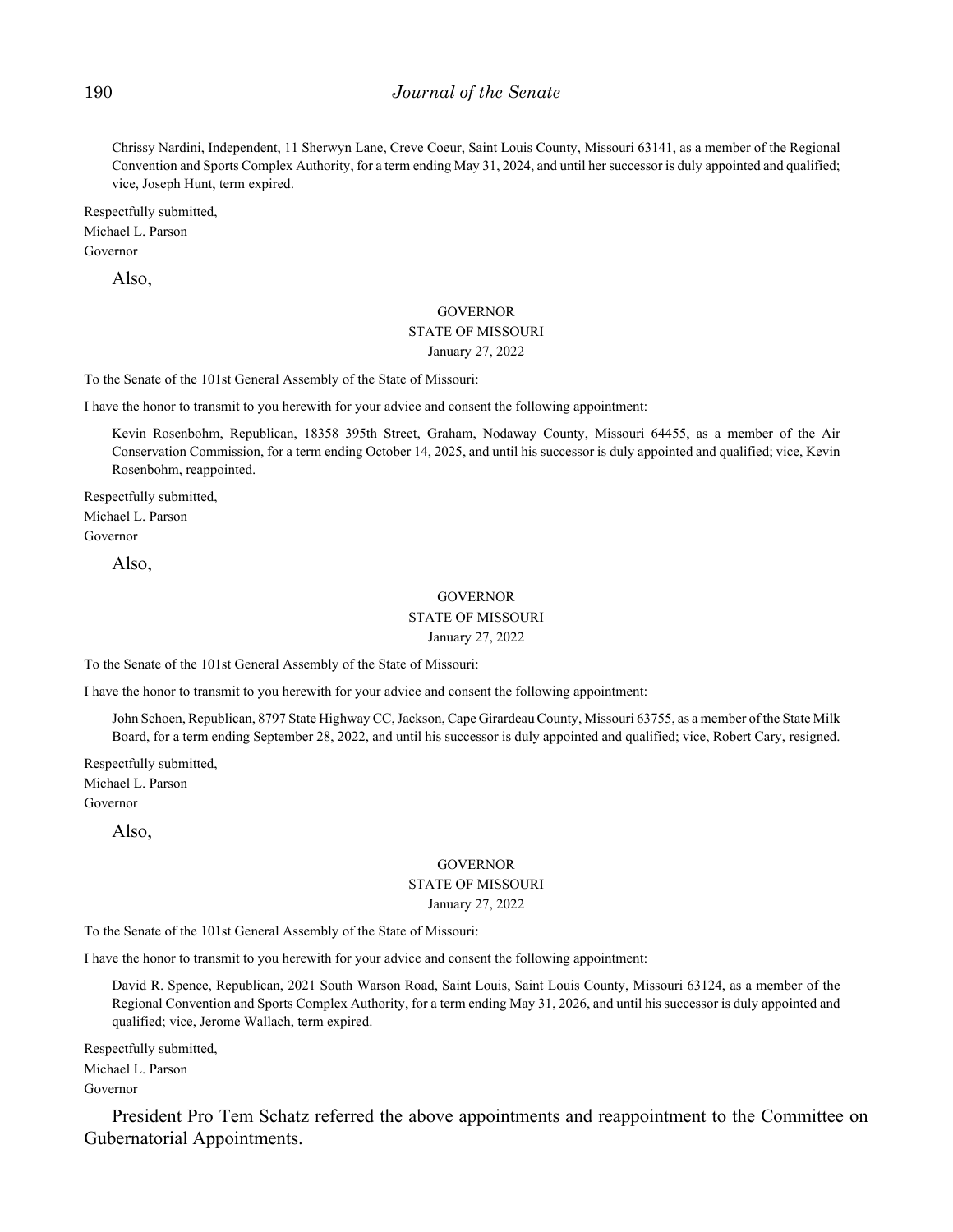## **MESSAGES FROM THE HOUSE**

The following message was received from the House of Representatives through its Chief Clerk:

Mr. President: I am instructed by the House of Representatives to inform the Senate that the House has taken up and passed **HCS** for **HB 1720**, entitled:

An Act to repeal sections 60.301, 60.315, 60.345, 135.305, 135.686, 266.355, 348.436, 348.500, 643.050, 643.079, and 643.245, RSMo, and to enact in lieu thereof fourteen new sections relating to agricultural economic opportunities, with an emergency clause.

Emergency Clause Adopted.

In which the concurrence of the Senate is respectfully requested.

Read 1st time.

## **SECOND READING OF SENATE BILLS**

The following Bills were read the 2nd time and referred to the Committees indicated:

- **SB 860**––Economic Development.
- **SB 861–Local Government and Elections.**
- **SB 862–Local Government and Elections.**
- **SB 863**––Small Business and Industry.
- **SB 864**––Economic Development.
- **SB 865**––Economic Development.
- **SB 866**––Agriculture, Food Production and Outdoor Resources.
- **SB 867**––General Laws.
- **SB 868**––Economic Development.
- **SB 869**––Education.
- **SB 870**––Ways and Means.
- **SB 871**––Health and Pensions.
- **SB 872**––Judiciary and Civil and Criminal Jurisprudence.
- **SB 873**––Ways and Means.
- **SB 874**––Ways and Means.
- **SB 875**—Local Government and Elections.
- **SB 876**––Small Business and Industry.
- **SB 877**––Small Business and Industry.
- **SB 878**––Judiciary and Civil and Criminal Jurisprudence.
- **SB 879**––General Laws.
- **SB 880**––Small Business and Industry.
- **SB 881**––Commerce, Consumer Protection, Energy and the Environment.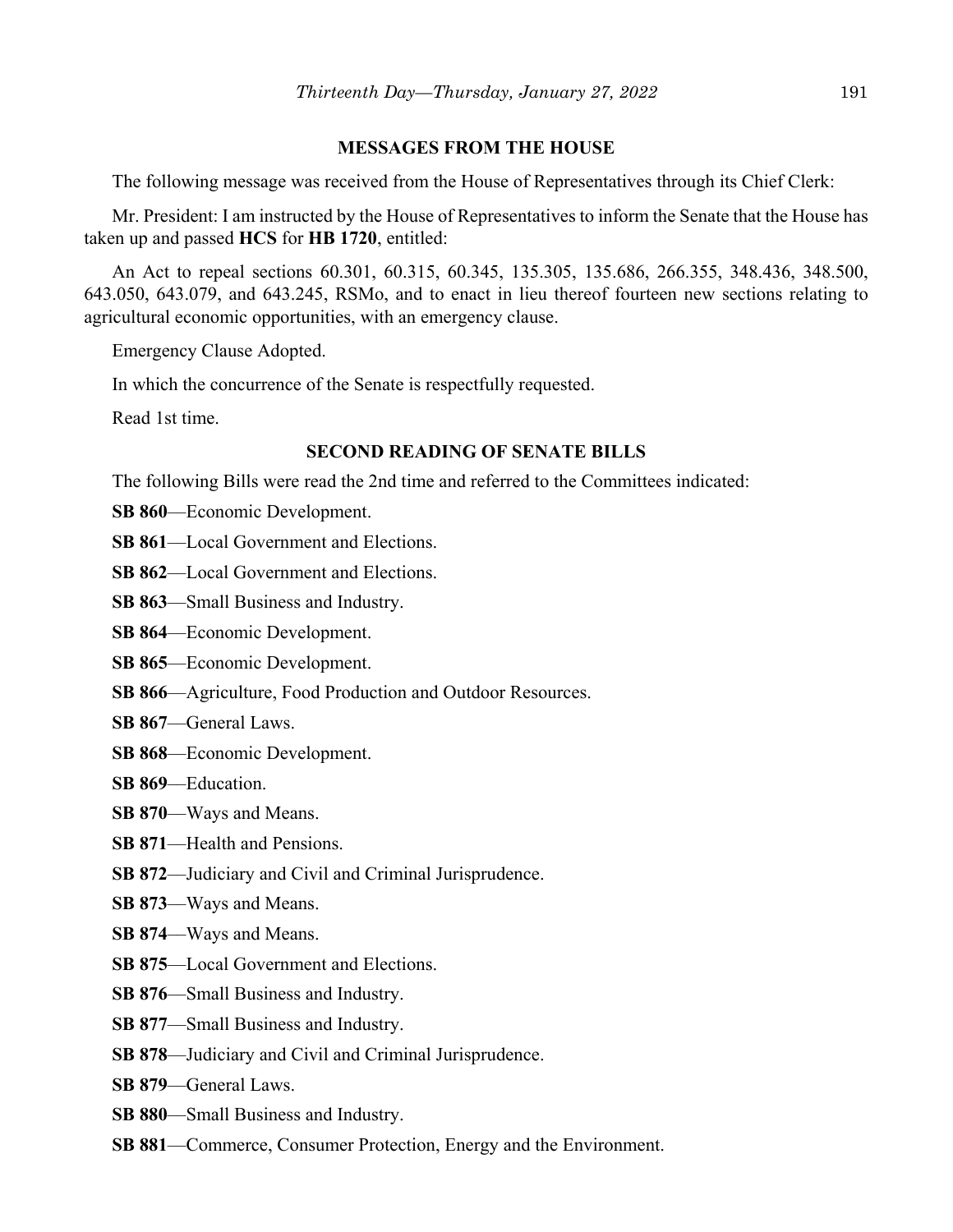- **SB 882**––Seniors, Families, Veterans & Military Affairs.
- **SB 883**––Judiciary and Civil and Criminal Jurisprudence.
- **SB 884**––General Laws.
- **SB 885**––General Laws.
- **SB 886**––Judiciary and Civil and Criminal Jurisprudence.
- **SB 887**––Local Government and Elections.
- **SB 888**––Judiciary and Civil and Criminal Jurisprudence.
- **SB 889**––Local Government and Elections.
- **SB 890—Health and Pensions.**
- **SB 891**––Local Government and Elections.
- **SB 892**––Ways and Means.
- **SB 893**––Small Business and Industry.
- **SB 894**––General Laws.
- **SB 895**––General Laws.
- **SB 896**––Judiciary and Civil and Criminal Jurisprudence.
- **SB 897**––Ways and Means.
- **SB 898**––Local Government and Elections.
- **SB 899**––Transportation, Infrastructure and Public Safety.
- **SB 900–Local Government and Elections.**
- **SB 901**—Local Government and Elections.

On motion of Senator Rowden, the Senate adjourned until 4:00 p.m., Monday, January 31, 2022.

## SENATE CALENDAR

## FOURTEENTH DAY–MONDAY, JANUARY 31, 2022

## FORMAL CALENDAR

## SECOND READING OF SENATE BILLS

SB 902-Onder SB 903-Onder SB 904-Hoskins SB 905-Hoskins SB 906-Hoskins SB 907-Koenig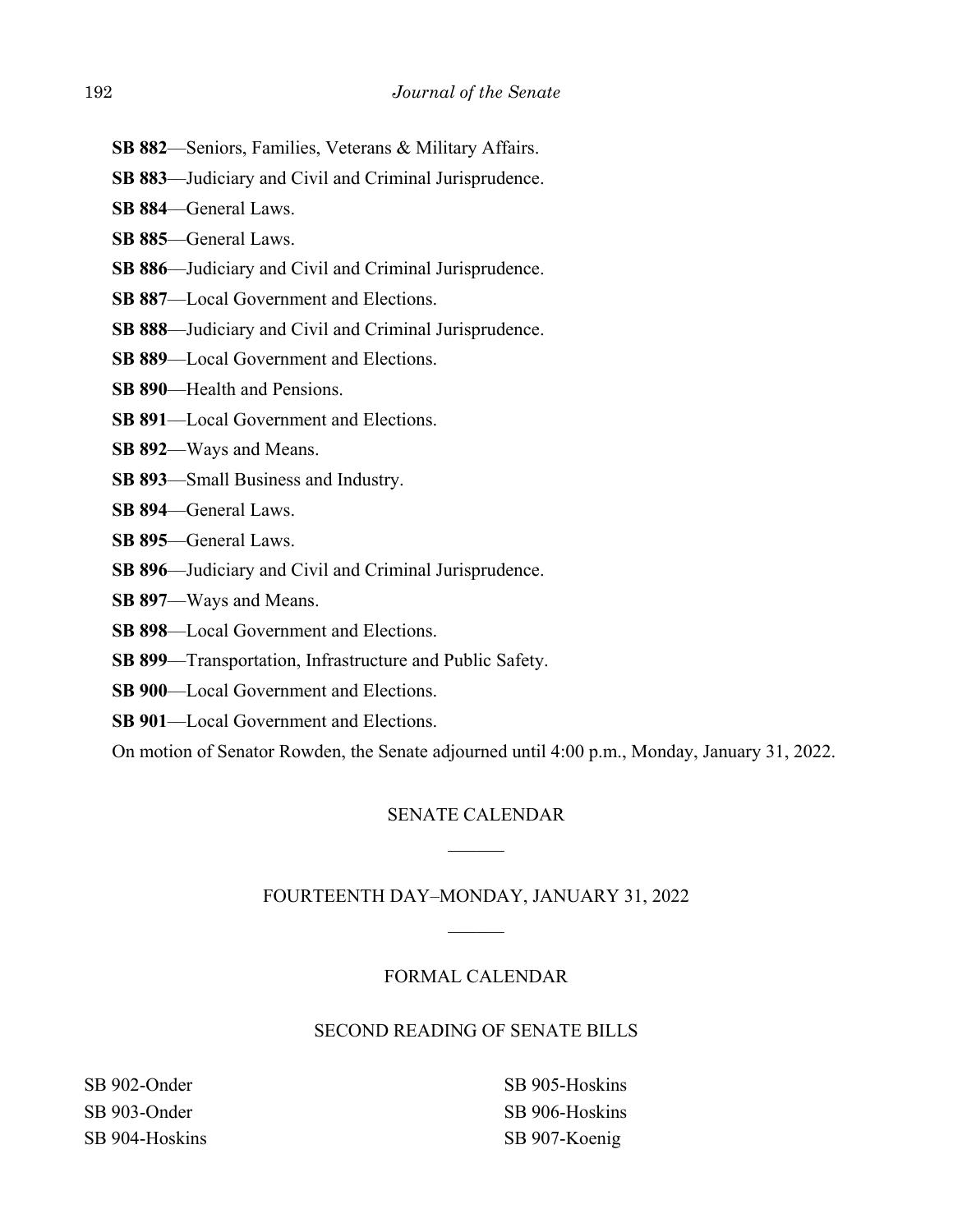| SB 908-Koenig             | SB 946-White              |
|---------------------------|---------------------------|
| SB 909-Koenig             | SB 947-White              |
| SB 910-Eigel              | SB 948-White              |
| SB 911-Eigel              | SB 949-Mosley             |
| SB 912-Eigel              | SB 950-Mosley             |
| SB 913-Arthur             | SB 951-Mosley             |
| SB 914-Arthur             | SB 952-White              |
| SB 915-Arthur             | SB 953-White              |
| SB 916-Bernskoetter       | SB 954-Mosley             |
| SB 917-Burlison           | SB 955-Mosley             |
| SB 918-Burlison           | SB 956-Moon               |
| SB 919-Burlison           | SB 957-Bean               |
| SB 920-White              | SB 958-Bean               |
| SB 921-White and Eslinger | SB 959-Beck               |
| SB 922-White              | SB 960-Beck               |
| SB 923-Brattin            | SB 961-Beck               |
| SB 924-Beck               | SB 962-Luetkemeyer        |
| SB 925-Beck               | SB 963-Brown              |
| SB 926-Mosley             | SB 964-Brown and Eslinger |
| SB 927-Mosley             | SB 965-Roberts            |
| SB 928-Mosley             | SB 966-Hough              |
| SB 929-Koenig             | SB 967-Hough              |
| SB 930-Koenig             | SB 968-Burlison           |
| SB 931-Koenig             | SB 969-Burlison           |
| SB 932-Eigel              | SB 970-Eslinger           |
| SB 933-Eigel              | SB 971-Brown              |
| SB 934-Arthur             | SB 972-Schupp             |
| SB 935-Arthur             | SB 973-Schupp and Roberts |
| SB 936-Arthur             | SB 974-Schupp             |
| SB 937-White              | SB 975-Burlison           |
| SB 938-White              | SB 976-Hough              |
| SB 939-White              | SB 977-Eslinger           |
| SB 940-Mosley             | SB 978-Eslinger           |
| SB 941-Mosley             | SB 979-Beck               |
| SB 942-Mosley             | SB 980-Beck               |
| SB 943-Koenig             | SB 981-Hoskins            |
| SB 944-Koenig             | SB 982-Hoskins            |
| SB 945-Koenig             | SB 983-Williams           |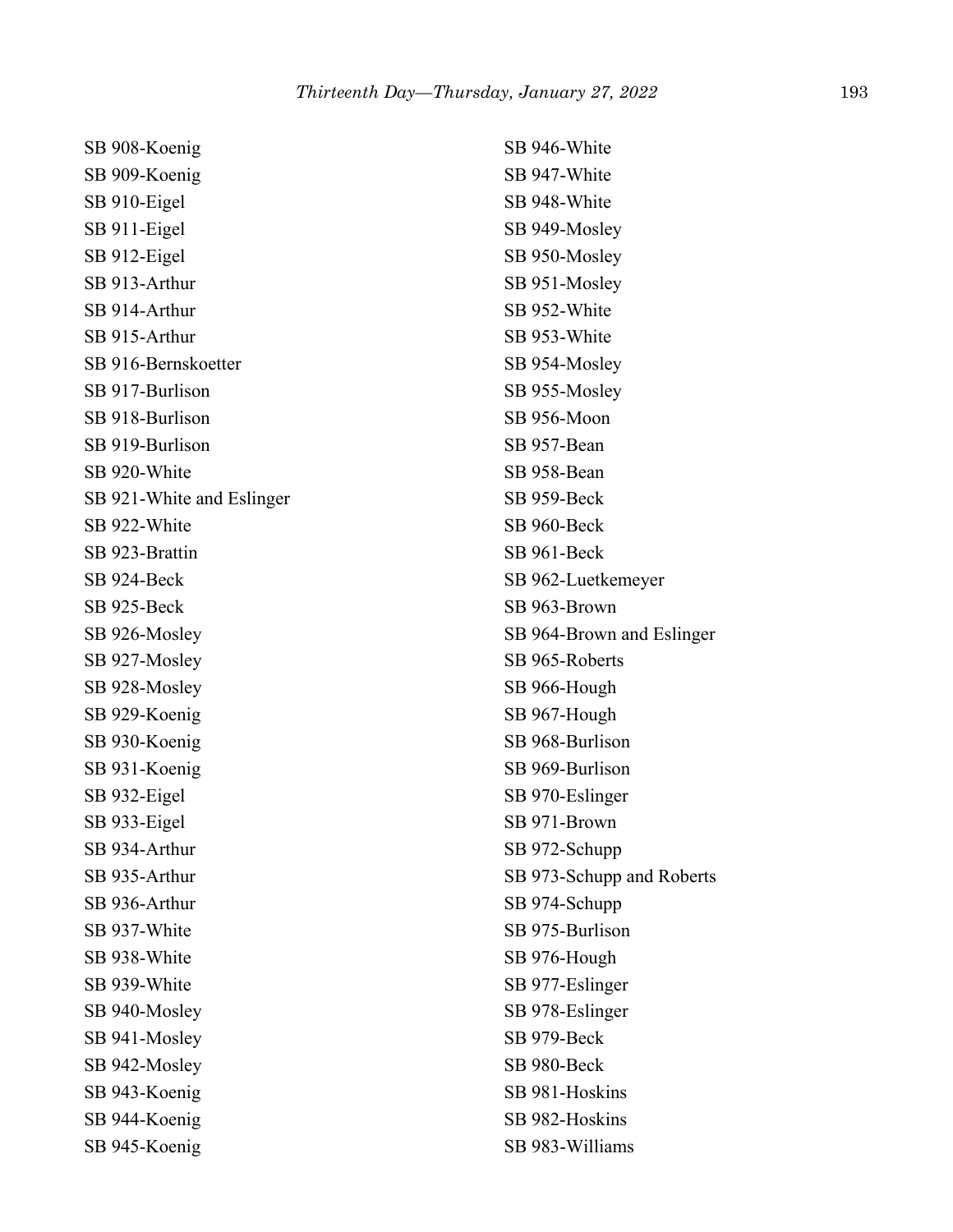SB 984-Hegeman SB 985-Thompson Rehder SB 986-Bean SB 987-Bean SB 988-Cierpiot SB 989-Cierpiot SB 990-Cierpiot SB 991-Hough SB 992-Beck SB 993-Eslinger SB 994-Washington SB 995-Washington SB 996-Bernskoetter SB 997-Bernskoetter SB 999-Gannon SB 1000-Gannon SB 1001-Bernskoetter SB 1002-Bernskoetter SB 1003-Bernskoetter SB 1004-Bernskoetter SB 1005-Bernskoetter SB 1006-Bernskoetter SB 1007-Eigel SB 1008-O'Laughlin SB 1009-O'Laughlin SB 1010-O'Laughlin SB 1011-O'Laughlin SB 1012-Eigel SB 1013-Roberts SB 1014-Cierpiot SB 1015-Hough SB 1016-Roberts SB 1017-Bernskoetter SB 1018-Bernskoetter SB 1019-Bernskoetter SB 1020-Brown SB 1021-Brown SB 1022-Brown

SB 1023-Gannon SB 1024-Gannon SB 1025-Bernskoetter SB 1026-Brown SB 1027-Moon SB 1028-Moon SB 1029-White SB 1030-Bean SB 1031-Beck SB 1032-Hegeman SB 1033-Rizzo SB 1034-Eigel SB 1035-Moon SB 1036-Moon SB 1037-Thompson Rehder SB 1038-Brown SB 1039-Arthur SB 1040-Burlison SB 1041-Razer SB 1042-Crawford SB 1043-Gannon SB 1044-Koenig SB 1045-Schupp SB 1046-Hegeman SB 1047-Brattin SB 1048-Brattin SB 1049-Brattin SB 1050-Brattin SB 1051-Brattin SB 1052-Bean SB 1053-Bernskoetter SB 1054-Bernskoetter SB 1055-Arthur SB 1056-Williams SB 1057-May SB 1058-Brown SB 1059-Brown SB 1060-Brown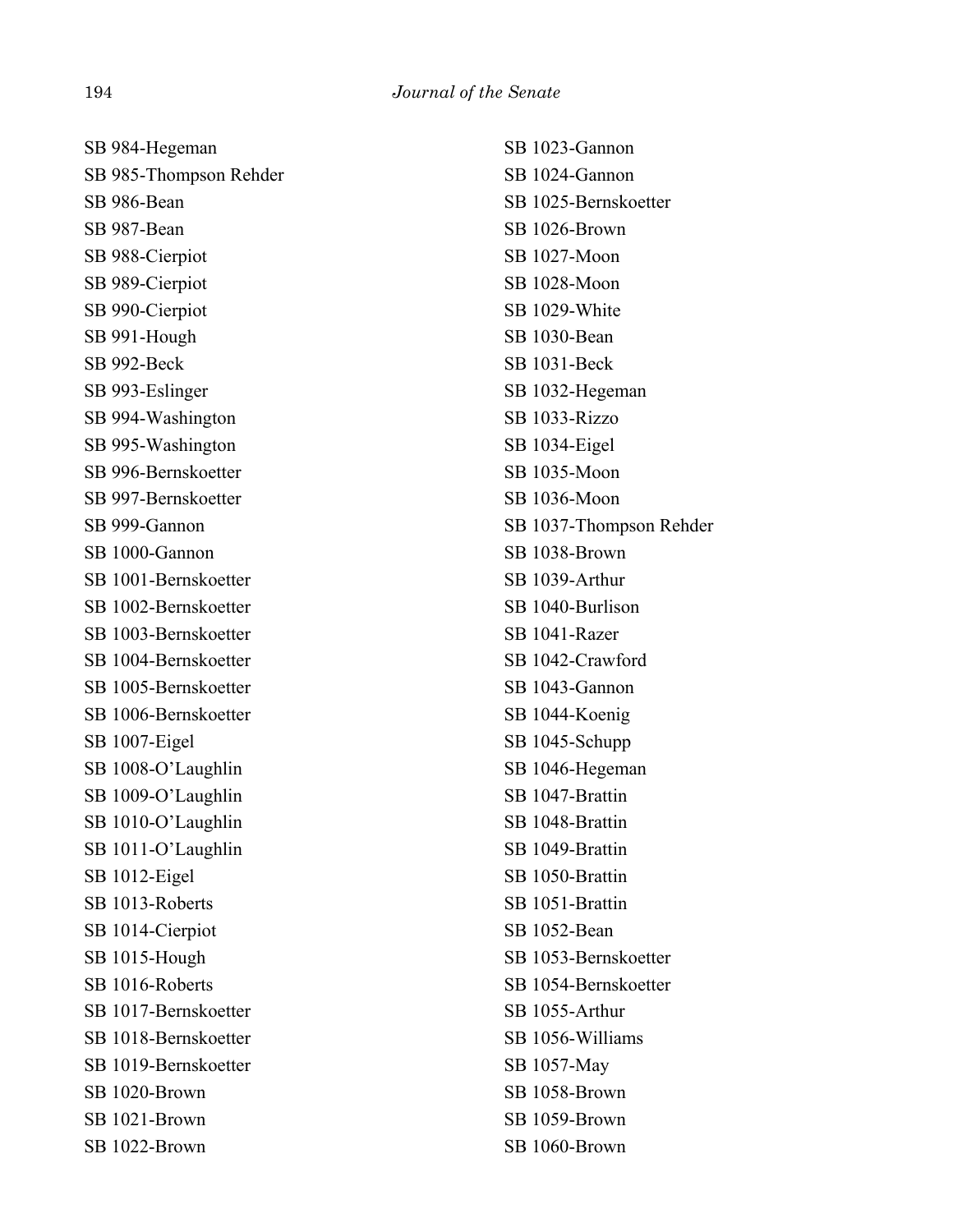| SB 1062-Crawford |
|------------------|
| SB 1063-Crawford |
| SB 1064-Cierpiot |
| SB 1065-Hoskins  |
| SB 1066-Hoskins  |
| SB 1067-Hoskins  |
| SB 1068-Hoskins  |
| SB 1069-Hoskins  |
| SB 1070-Brown    |
| SB 1071-Razer    |
| SB 1072-Eslinger |
| SB 1073-Burlison |
| SB 1074-Hegeman  |
| SB 1075-Schupp   |
| SB 1076-Arthur   |
| SB 1077-Eslinger |
| SB 1078-Razer    |
| SB 1079-Roberts  |
| SB 1080-Bean     |
| SB 1081-Hegeman  |
| SB 1082-Rowden   |
| SB 1083-Arthur   |
| SB 1084-Arthur   |
| SB 1085-Razer    |

SB 1061-Luetkemeyer

SB 1086-Cierpiot SB 1087-Roberts SB 1088-Crawford SB 1089-Crawford SB 1090-White SB 1091-Hoskins SB 1092-Hoskins SB 1093-Koenig SB 1094-Washington SB 1095-Gannon SB 1096-Crawford SB 1097-Burlison SB 1098-Burlison SB 1099-Burlison SB 1100-Burlison SB 1101-Burlison SB 1102-Brattin SB 1103-Brattin SB 1104-Brattin SB 1105-Williams SB 1106-Thompson Rehder SB 1107-Bean SB 1108-Koenig SJR 47-Moon SJR 48-Moon

## HOUSE BILLS ON SECOND READING

HCS for HB 1720

## SENATE BILLS FOR PERFECTION

SB 672-Hough, with SCS SJR 33-Koenig SB 649-Eigel, with SCS SB 678-Luetkemeyer

SJR 38-Luetkemeyer SB 631-Hegeman, with SCS SB 663-Bernskoetter, with SCS